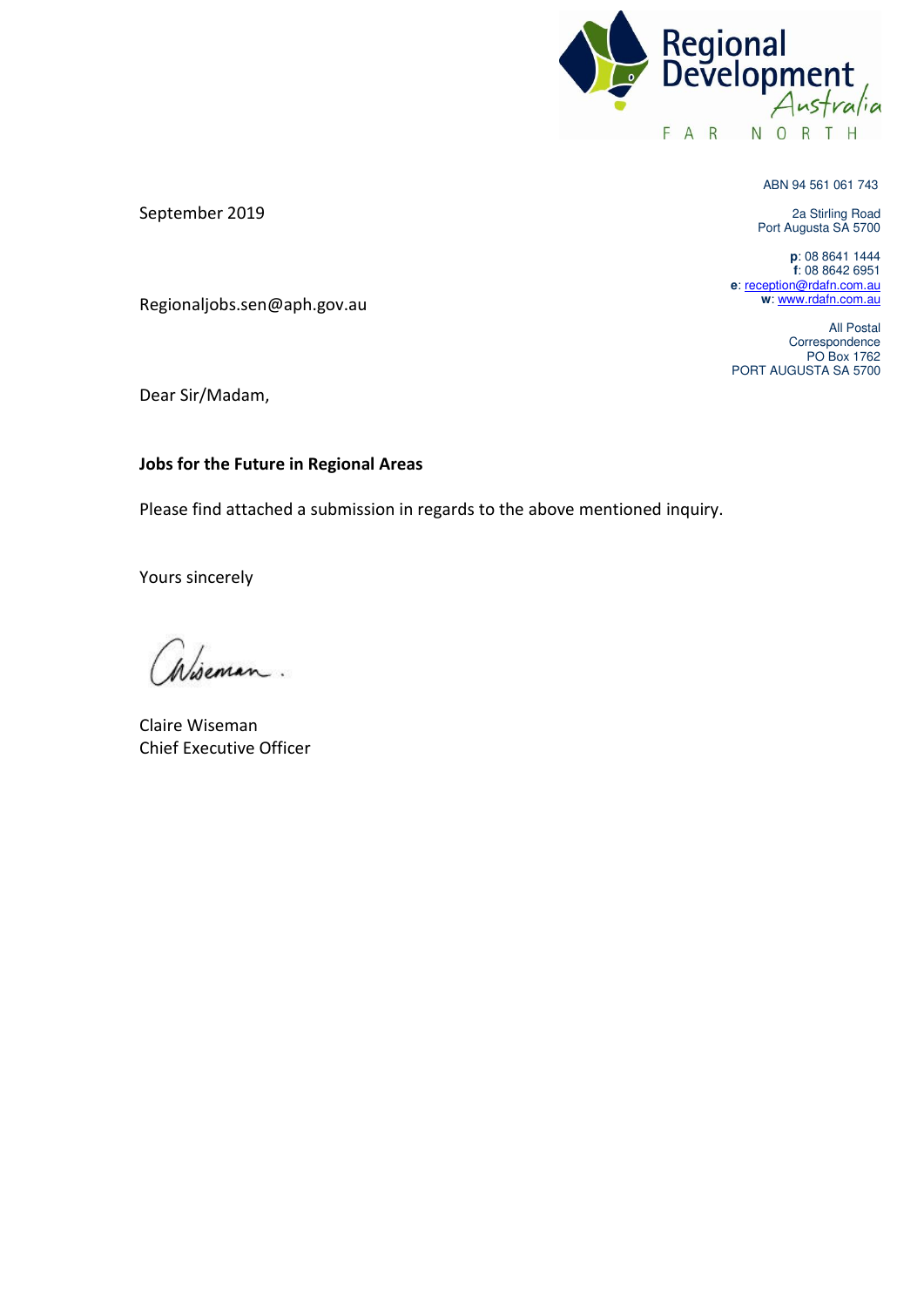#### **SUBMISSION FOR JOBS FOR THE FUTURE IN REGIONAL AREAS**

### **Background**

The Far North region of South Australia, as per the Regional Development Australia Committee boundaries, covers approximately 80% of South Australia. The area has a land mass of approximately 800,000km<sup>2</sup> with a population of 27,500 and incorporates the Anangu Pitjantjatjara Yankunytjatjara Lands. The region takes in the iconic Flinders Ranges and Outback region, popular and well visited tourism destinations in the State.

The main townships in the region include (but are not limited to) Port Augusta, Quorn, Hawker, Leigh Creek, Copley, Lyndhurst, Marree, Innamincka, William Creek, Oodnadatta, Marla, Mintabie, Coober Pedy, Glendambo, Pimba, Woomera and Roxby Downs. Some of these remote townships are between 800 - 1,000 kilometres from Port Augusta.

A region's comparative advantage can stem from various resources, such as its geographical location, availability of natural resources, the existence of industry clusters, access to infrastructure or the skill profile of the local population. These underlying attributes influence the types of economic activity that are likely to be successful. They also have implications for development initiatives, which are generally more effective where they build on an existing strength.

Our region is home to some of the richest mining resources in the world and houses 57% of the States developing mineral projects and 83% of the states operating mines. The region is also becoming known as a "renewable energy hub of Australia" with two major projects currently under construction with a total of 470 construction jobs and worth a total value of approximately \$900million. Six other projects have either received approval or are in the planning and feasibility stages. These are worth an additional approximate total of \$1.5 billion and will require a total of 2,400 construction jobs at peak.

#### **Employment**

The following table shows the unemployment rates across the Far North SA region from March 2011 to March 2019. The average unemployment rates for each of the Council areas are Coober Pedy 11.3%, Flinders Ranges 4.4%, Port Augusta 8.3%, Roxby Downs 0.8%, Outback Communities Authority 4.3% and Anangu Pitjantjatjara Yankunytjatjara Lands 26.7%.

As the chart shows, there was a spike in the unemployment levels from 2013, when the mining boom finished. This spike lasted over a two year period, which fits with employees having to find alternative employment and the time taken to do so. However, the unemployment rates once again spiked in 2016-2017 which fits with the closure of the Leigh Creek Mine, Port Augusta Power Stations and a few of the smaller mines such as Peculiar Knob and Cairn Hill. The closure of the Port Augusta Power Stations resulted in the redundancy of 400+ Far North SA residents. Extensive work was undertaken to ensure that the overall employment losses were low in the medium to long term.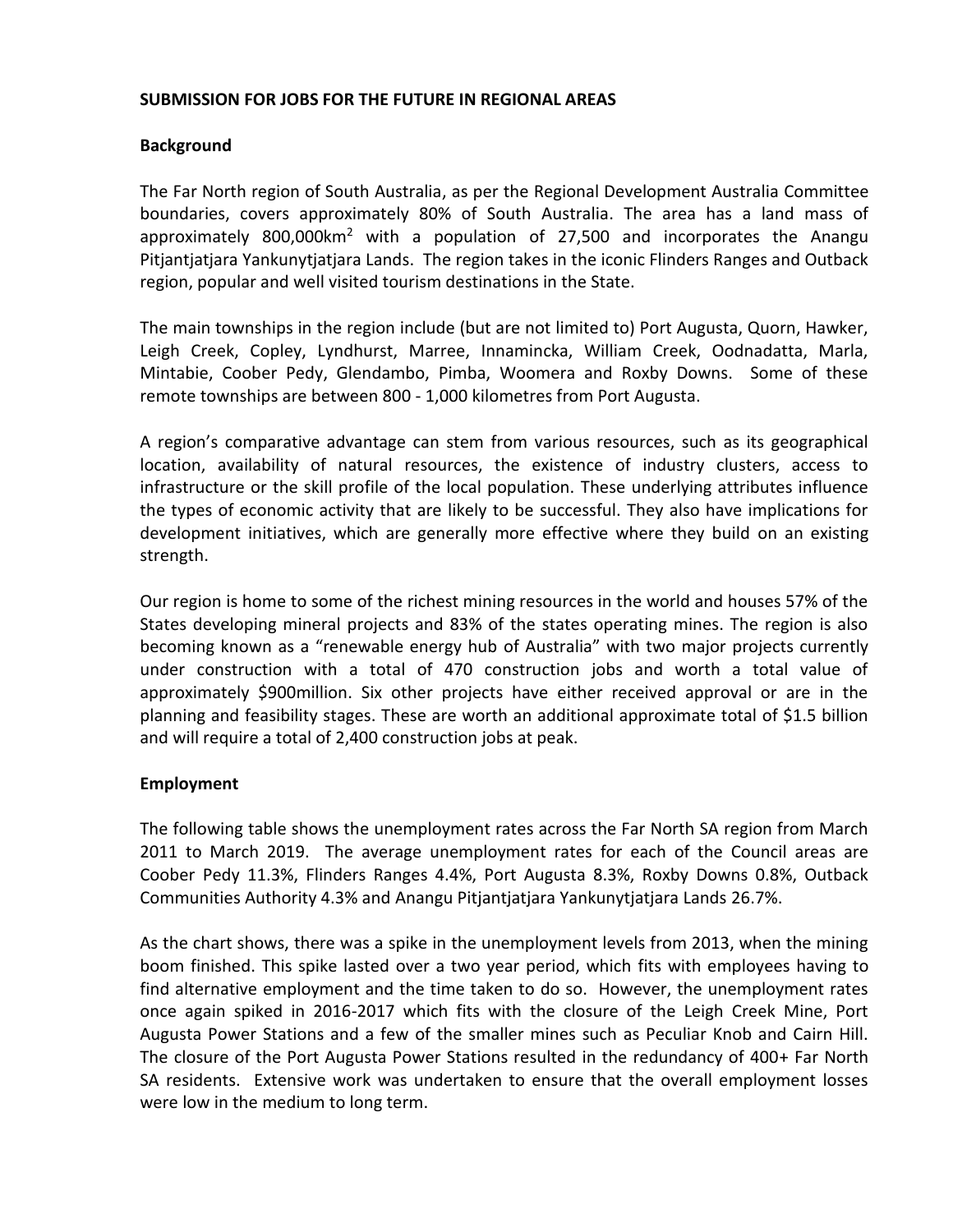



Source: ABS, Labour Force, Australia, Category Number 6291.0.55.003

The above data shows clear spikes in employment in the mining industry in SA since 2003 when the "exploration boom" started, with some downturns in 2009 and at the end of the boom in 2013. Even though the boomwas seen to finish in 2013, the spikes for 2014 and 2015 show that it was certainly still a key area of employment with some mines still growing and expanding outside of what was called the "boom".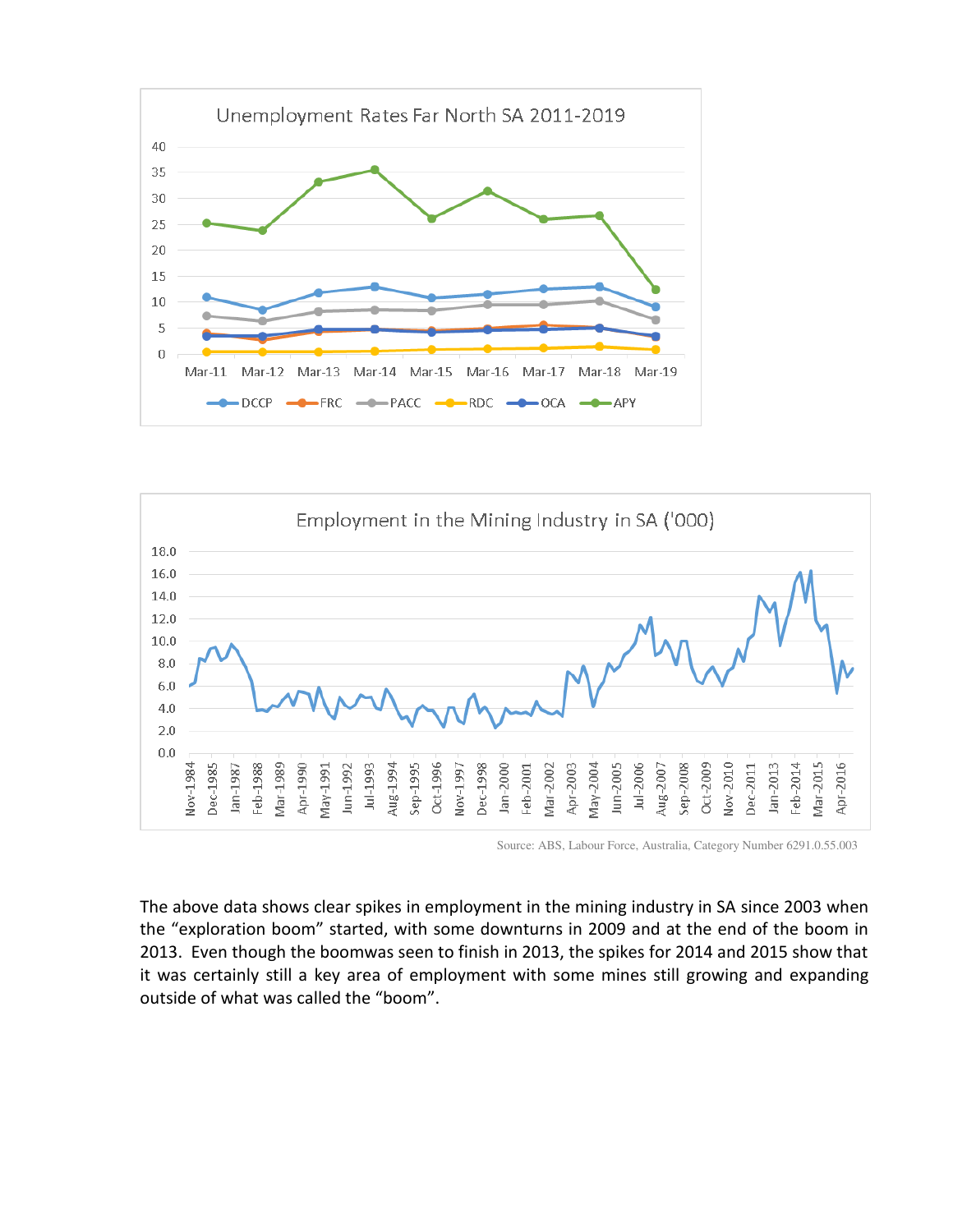

Source: ABS, Labour Force, Australia, Category Number 6291.0.55.003

The retrenchment figures for SA show a clear downturn in all categories of retrenchment and especially from 2015 onwards through to late 2016. This is reflected in major industries in SA including Holden and the Port Augusta Power Stations etc with employees not necessarily being able to find work immediately, and with some of these seeking to further their skills in other areas before seeking longer term employment elsewhere. Spikes in retrenchment have occurred since then which is reflective of major industry and resources closures and shutdowns. Unfortunately, specific data for the Far North region was not available for analysis at the time of preparing this submission.

Business size:

|         | Non-        | 1-4         | $5-19$      | 20-199      | $200+$      |
|---------|-------------|-------------|-------------|-------------|-------------|
|         | employing % | employees % | employees % | employees % | employees % |
| 2013/14 | 54.2        |             | 15.2        | 2.9         |             |
| 2014/15 | 55.4        | 27.6        | 13.8        | ے.د         |             |

Non-employing businesses make up nearly half of the businesses in the region, which is not uncommon in many of Australia's regions. These non-employing micro- and/or small businesses are family owned and/or owner operators. There are no commercial enterprises in the region which employ 200+ employees but with the growth of some sectors including mining and service-based operations employee numbers may grow, e.g. Correctional Services. The other sector to show considerable growth over the last two years has been the health and social services sector. This includes Not for Profits, commercial operators and charities. However, a considerable part of the increase in service delivery can be attributed to economic downturn, and services reflect this. Increased service delivery includes general and family relationship counselling; financial services counselling and support and mediation.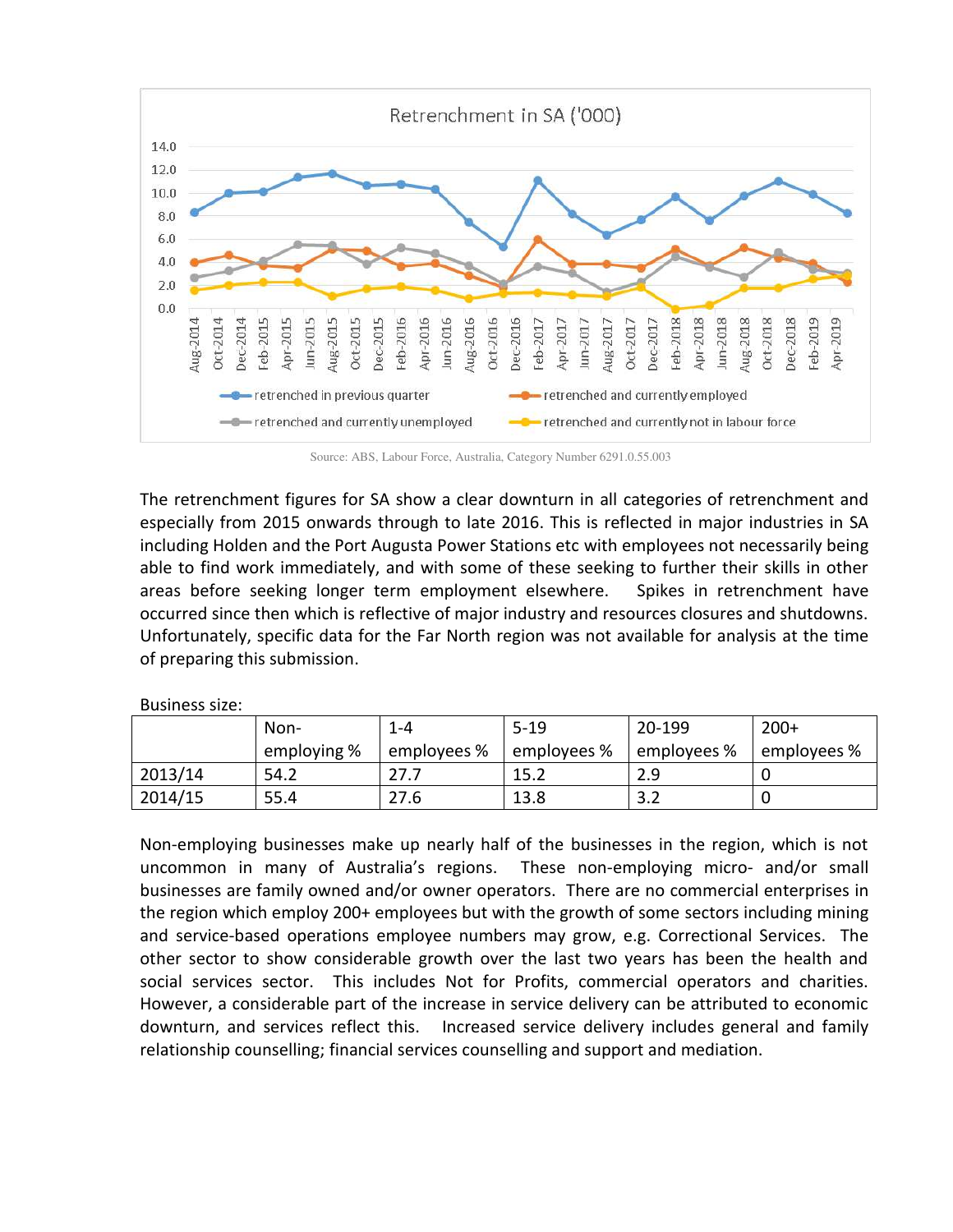### **Terms of Reference**

- **a. New industries and employment opportunities that can be created in the regions;**
- **b. The number of existing jobs in regional areas in clean energy technology and ecological services and their future significance**

As the figures and information above outline, the Far North region has undergone major shifts in relation to leading industries. In the early 2000's the Port Augusta Railway workshops closed down, which had an initial impact on the town and the region, with many workers coming from nearby townships such as Quorn. Some of these workers were able to gain employment elsewhere e.g. at the Power Stations or out of town. The closure of the Port Augusta Power Stations in 2016 saw another spike in unemployment within the region. Unlike some of our near-regional counterparts, our region was lucky enough to be in the spotlight when it comes to renewable energy at the right time, which fills in some of the gaps left by these major industry shutdowns.

Being in this spotlight can partly be attributed to Sundrop Farms setting up their seawater greenhouse near Port Augusta which utilises a process similar to solar thermal in order to desalinate the sea water and convert it to energy for use. The other factor was the extensive lobbying undertaken by the Repower Port Augusta to highlight the benefits of the region for a larger scale solar thermal plant and being the ideal location for other renewable technologies.

Currently in the region there are two major renewable projects under construction with a total of 650 construction jobs and worth a total value of approximately \$900million. Six other projects have either received approval or are in the planning and feasibility stages. These are worth an additional approximate total of \$1.5 billion and will require a total of 1,500 construction jobs at peak.

Timing and staging of all these projects is critical if the region is to take the most advantage of employment opportunities. Most of the construction periods are between 12 months – 2 years, and due to some of the unique skills and experience and numbers required, considerable labour will need to be sourced outside the region. This scenario then puts pressure on existing services such as accommodation, housing, health and consumables, especially if the construction periods are overlapping. Temporary accommodation camps are one consideration currently under review.

The other factor to consider is that in total all of the above projects will result in 185 ongoing positions, with the life of some of the projects reaching 30 years or more. Whilst the addition of 185 jobs is great for a regional area, in the overall sense it will not have a major long term impact on unemployment levels. Notwithstanding this, Regional Development Australia (RDA) Far North continues to work with other companies who are looking to invest in renewable energy project in the region which will increase the ongoing employment numbers.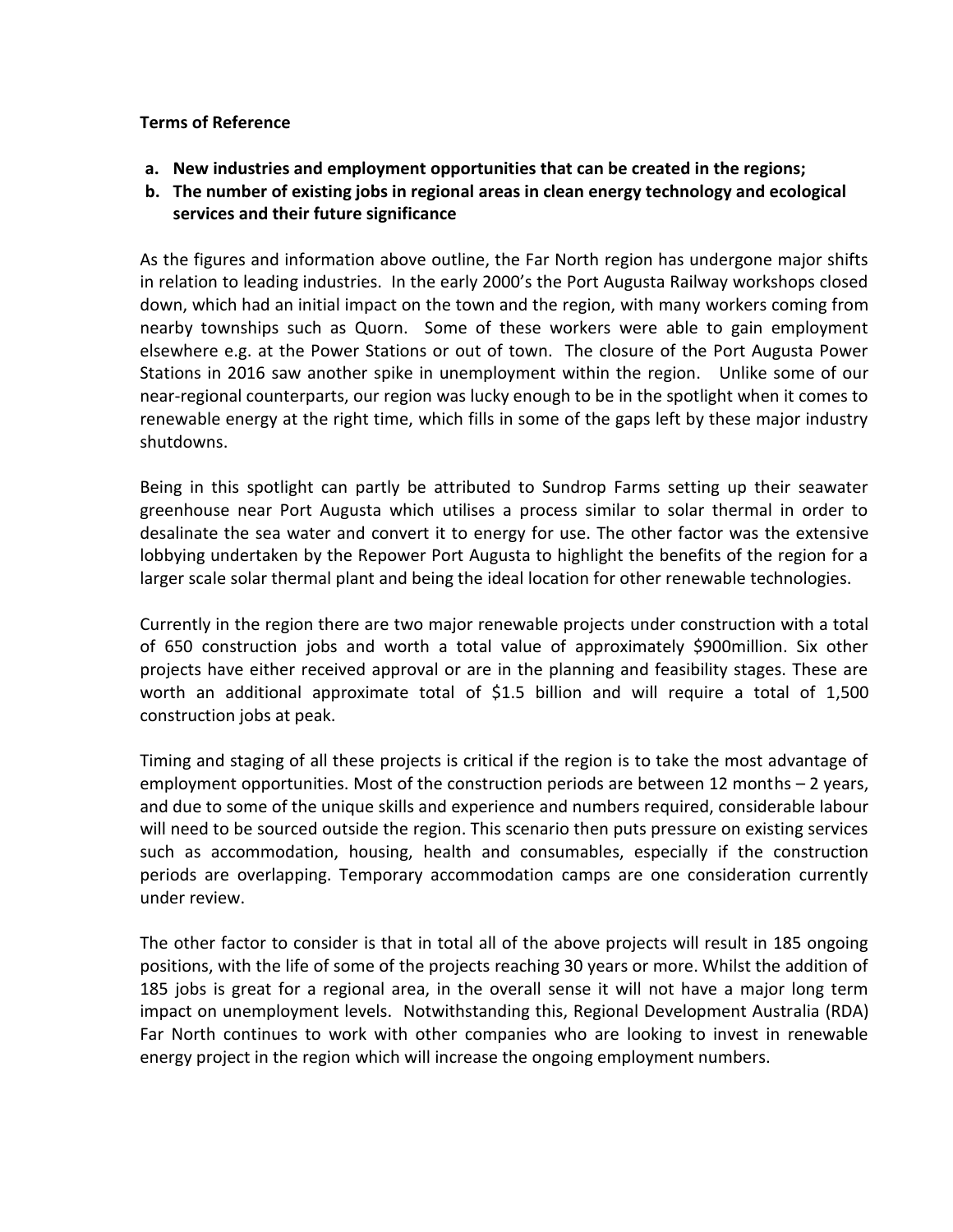Another consideration is managing community and business expectations beyond the construction phase, before it happens. For example, an influx of 500 workers to a regional community will have a major impact, albeit short term. Businesses start to experience a "boom" and may feel more comfortable in re-investing in their business whilst the climate is good and the community also feel very positive as they see businesses thriving and also investing in their community. However, when that "boom" is over and their business goes back to trading as they were before, they may feel that they have had a major downfall in their business, when in reality they are trading as they normally would. Managing these businesses through these transition periods is key to ensuring both the businesses and community have realistic expectations and maintain a positive outlook.

# **c. Lessons learned from structural adjustments in the automotive, manufacturing and forestry industries and energy privatization and their impact on labour markets and local economies**

The Electricity Trust of South Australia, otherwise known as ETSA, was owned by the South Australian Government until it was privatised in 1999. This privatisation included the Port Augusta Power Stations, incorporating the Leigh Creek coal mine. Eventually, this privatisation led to the closure of the Port Augusta Power Stations and Leigh Creek coal mine in 2016 resulting in 400+ regional job losses. At the time, the power stations were one of the largest employers in the region and also supported regional businesses, community groups and events through sponsorship. The immediate impact on the regional communities and businesses was huge. Many local businesses felt the pressures of ex-employees not spending money or making new purchases. Extensive work was undertaken with the ex-employees to assist with transitions to new positions and job and training opportunities. However, whilst the majority were re-employed, it still took a while for consumer confidence to grow and therefore, local businesses closed down.

Leigh Creek is a township situated in the unincorporated areas of the northern Flinders Ranges in SA which does not fall under the traditional form of Local Government management. Leigh Creek is a purpose built down to support mining in the immediate area. The township was moved in 1982 from its original location to allow expansion of the mine and as a result, most facilities and buildings in towns are a little over 35 years old. Due to a downturn in mining production, the population of the township has slowly decreased over the years with the population dropping approximately 55% from 2001 to 2016.  $(^{1}$ In 2001 the population was at 618 and down to 245 in 2016.) Due to the closure of the Leigh Creek coal mine in April 2016, management of the township was handed back to the South Australian Government under the Outback Communities Authority (OCA) as of 1 January 2017. The majority of mine workers sought employment elsewhere and they and their families left the township and area. However, a few of them remain with some of them having sought other work locally. Some residents have also stayed to manage the towns' assets such as the Caravan Park, hotel, service station and post office etc.

 $\overline{a}$ 

<sup>&</sup>lt;sup>1</sup> ABS Census Quick Stats Data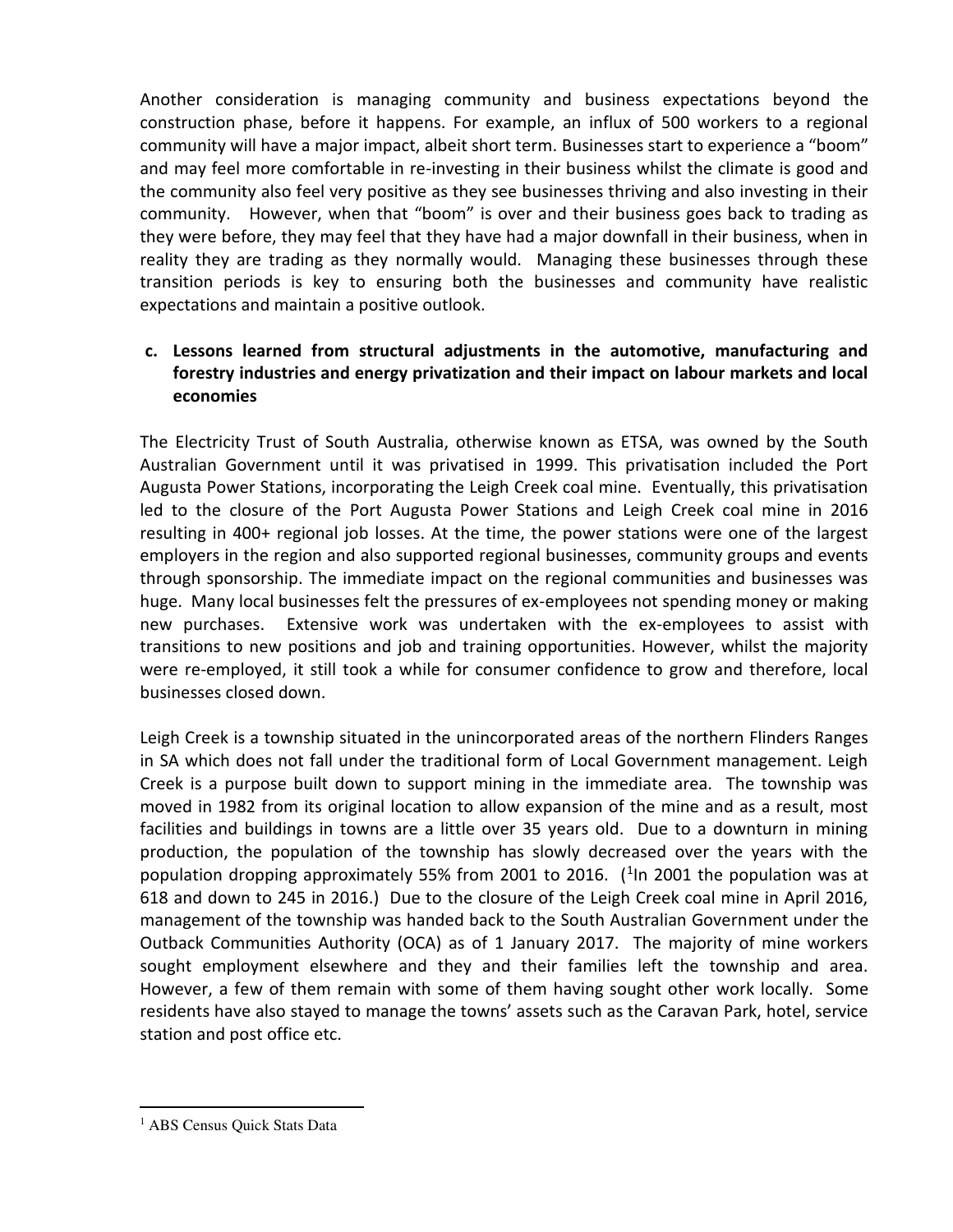RDA Far North is working with the Outback Communities Authority, other organisations and government entities to look at sustainable options for the future of the Leigh Creek Township, which include diversifying into tourism.

Leigh Creek is a prime example of a township that was purpose built for the mine/resources industry, and when that industry no longer exists the township has to fight to stay viable with less resources and financial support.

# **d. The importance of long-term planning to support the diversification of supply chain industries and local economies**

Some of the barriers faced by regional businesses to gaining work and contracts with the mining sector include lack of adequately skilled staff, inability to upskill or restricted access to upskilling opportunities, too small to tender for work but lack of capability or capacity of how to partner with other companies to tender and sometimes the short term nature of the contracts.

Some regional businesses also find that if they are successful in gaining a tender in an industry that this may then takes them away from their local area for an amount of time. This means that their local customers need to source services from elsewhere and then when the contract is finished and the company is ready to re-engage, their local customers sometimes will stay with the new supplier and the company loses their local business.

Another barrier to consider is that companies may not know what regional and local business capabilities actually are and may assume that what they require doesn't exist locally or regionally, when it does. The use of a central tendering system such as the Industry Capability Network (ICN) can assist this with businesses encouraged to upload a profile to ICN and ensure that they sign up for contract and tender opportunity updates and tender for them when they are available. The BHP Billiton C-Res Local Contracting System is a great example also.

To enable businesses to diversify, firstly the reward and opportunities must be there for them to make the transition. They also need to be aware of what they will need to diversify, which is where the work that RDA Far North comes in, we assist businesses map out their pathways and recognise their goals and work towards the diversification.

In addition, diversification into another industry or market may also require considerable capital investment. This is not always possible for smaller and medium businesses to do off their own back, therefore access to funding and grant opportunities for private businesses is essential.

This diversification and growth may also have negative impacts on a business. For example, when the Olympic Dam Expansion was first announced, RDA Far North is aware that a few local businesses invested heavily in their business to grow and purchase machinery and engaged extra staff to enable them to meet the new demands. However, when the expansion project was delayed and eventually withdrawn, these businesses were unable to regain their investment and suffered losses, some of them major, and only now are some of them regaining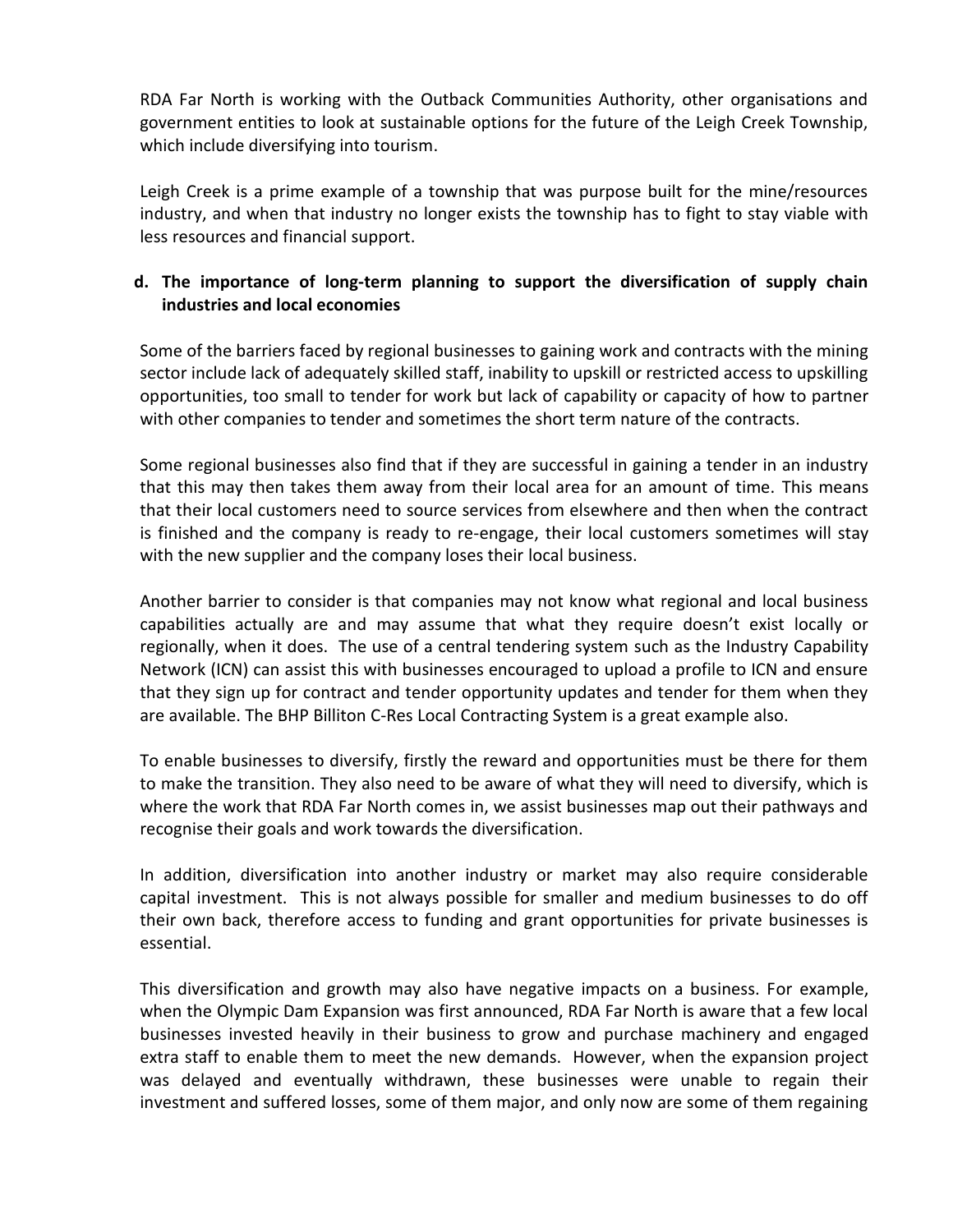what they lost. So whilst businesses need to prepare themselves for new opportunities and diversification, they need to be sure of the real opportunities that will be available to them. This also puts an onus on companies to ensure they are realistic when providing information about possible opportunities for these businesses to tap into and keep them up to date along the way.

## **e. Measures to guide the transition into new industries and employment, including:**

- **i. community infrastructure to attract investment and job creation;**
- **ii. the need for a public authority to manage the transition;**
- **iii. meaningful community consultation to guide the transition; and**
- **iv. the role of vocational education providers, including TAFE in enabling reskilling and retraining**

The case study of Leigh Creek as outlined previously is a good example of a town that is in a major transition phase. Since the closure of the mine, Leigh Creek Energy set up an in-situ gasification plant that they have trialed and are now looking for investors to operate on a longer term basis. Whilst Leigh Creek Energy were in the township, major benefits were experienced by businesses in Leigh Creek and in neighbouring Copley and Lyndhurst. The company utilised local accommodation and hospitality places whilst also supporting key health initiatives such as providing funding to ensure the doctor remained in the town. Since Leigh Creek Energy closed the trial plant, other companies are looking at sites near Leigh Creek for other industries. To assist in ensuring these go ahead it is vital that the current services the town offers are maintained e.g. school, health services, accommodation, hotel, fuel, post office, general store etc. These all add to the attraction for employees should these projects proceed in the future.

The OCA managing the township on behalf of the State Government is also a key factor in the longevity of the town. The OCA provides support for the towns' infrastructure and key links to other government support and agencies. They also held regular meetings with key organisations and businesses within the town to seek feedback on challenges and opportunities that require action. Involving community in this consultation phase is critical to ensuring the community feels empowered about the key decisions being made about their township and livelihoods.

Reskilling and retraining employees to be able to diversify into other industry positions and jobs is certainly a key component of the overall diversification strategy. Some of the key businesses in our region are TAFE and also non-accredited training providers that provide training for white-cards and tickets. Recognising where the gaps are and addressing these is crucial.

It is also important for new industries and businesses to work with these training providers to ensure that they actually provide relevant training and upskilling opportunities so that people can be skilled accordingly to gain employment with them.